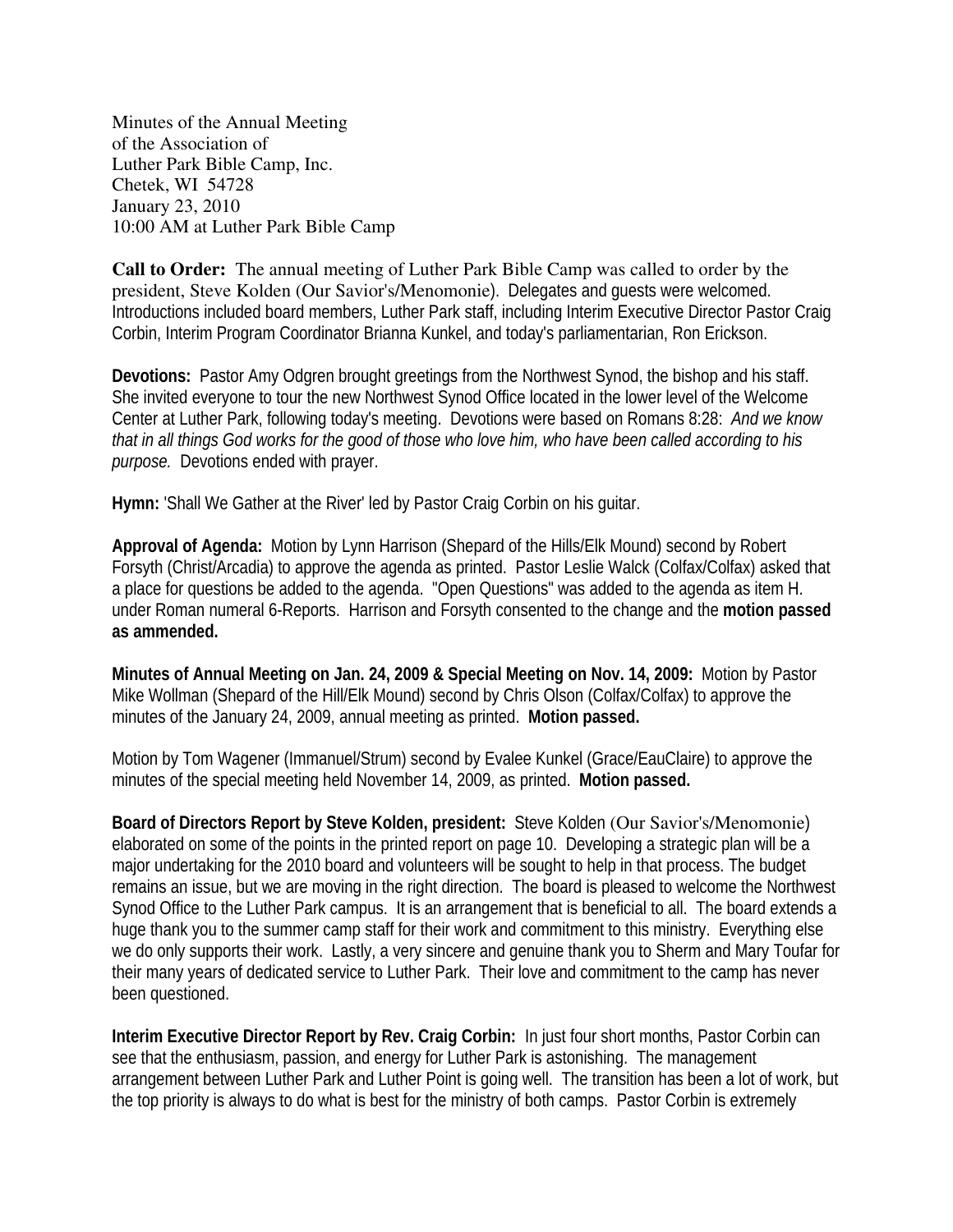optimistic that the resources are available for the ministry of Luther Park to grow and prosper. He challenged everyone to go back to his or her congregation and make it a priority to get kids to camp this summer. The full report is found on page 11.

**Comments/questions from the floor--** Megan Walck (Colfax/Colfax) wanted people to be aware that the Luther Park receptionist and bookkeeper have lost their jobs due to the management agreement with Luther Point. Pastor Corbin answered that there have been changes to cut expenses and use modern technology. Mary Segerstrom (Trinity of Norden/Mondovi) asked for more about Pastor Corbin's background and qualifications. Pastor Corbin briefly described his outdoor ministry experience and added that most of this is also available on the web at [www.lutherpark.org.](http://www.lutherpark.org/)

**Interim Program Coordinator Report by Brianna Kunkel:** Brianna has a long history with Luther Park starting at age 3, when she told her mother that she was going to be a camp counselor. Her full report is found on page 12. Now that she has started working full time as of today, she will be recruiting summer staff and finalizing programs. There are 20 summer staff applications already. A new program called Keepers of the Earth is being developed for 4th and 5th graders. It will focus on being good stewards of God's creation. The winter recharges are going well. She encouraged use of the new online registration for recharges and for summer camp.

Megan Walck (Colfax/Colfax) extended a welcome to Brianna and assured her that she would be in our prayers. Brianna thanked her and asked everyone to also keep the summer staff and campers in our prayers. Pastor Steve Carlson (New Hope/Downsville) asked how the summer curriculum is determined. Brianna answered that she will be using ELCA materials and adapting them to our camp. Mary Segerstrom (Trinity of Norden/Mondovi) asked if the musical would be continued? Brianna answered that she will be looking at the daily camp schedule very soon to determine what will be included. She values and encourages input from others on what you want the camp to be.

**Program Committee by Amanda Rasner:** The printed report is on page 13. Amanda thanked Brianna for the good report and asked if there were any other questions for the program committee. There were none.

**Property Committee by Don Moats:** The written report on page 14 lists the projects completed by staff and volunteers in 2009 and gives a longer lists of projects needed to be completed in 2010. Don highlighted the need for donations of labor, materials, and money, to repair the pontoon motor, replace at least 50 mattresses, refoof the last cabin, replace doors on Shalom, refoof the Welcome Center, paint the swimming pool, repair the A-Frame cabin at Luther Woods, and make repairs at the Farm Center. The property committee has a 5-year plan for maintenance needs estimated to cost about \$600,000.

Arlan Bergquist (Our Savior's/Chippewa Falls) asked for an estimate of hours needed for repairs at the Woods. Don answered that 3-4 people could do it in a weekend.

**Finance Committee by Brenda Thalacker:** Thanks to donations, the matching gift, and an estate gift, we have reduced our debt by more than \$220,000, but our annual operating fund has a deficit. Our lenders are asking for our "plan" on how we expect to grow our ministry. We have a lot of work to do. The complete committee report is found on page 15. Brenda emphasized that the board has cut expenses for 2010, and is counting on member congregations to give more support. She reminded all that a resolution was unanimously passed at the November 14, 2009 special meeting, declaring a renewed commitment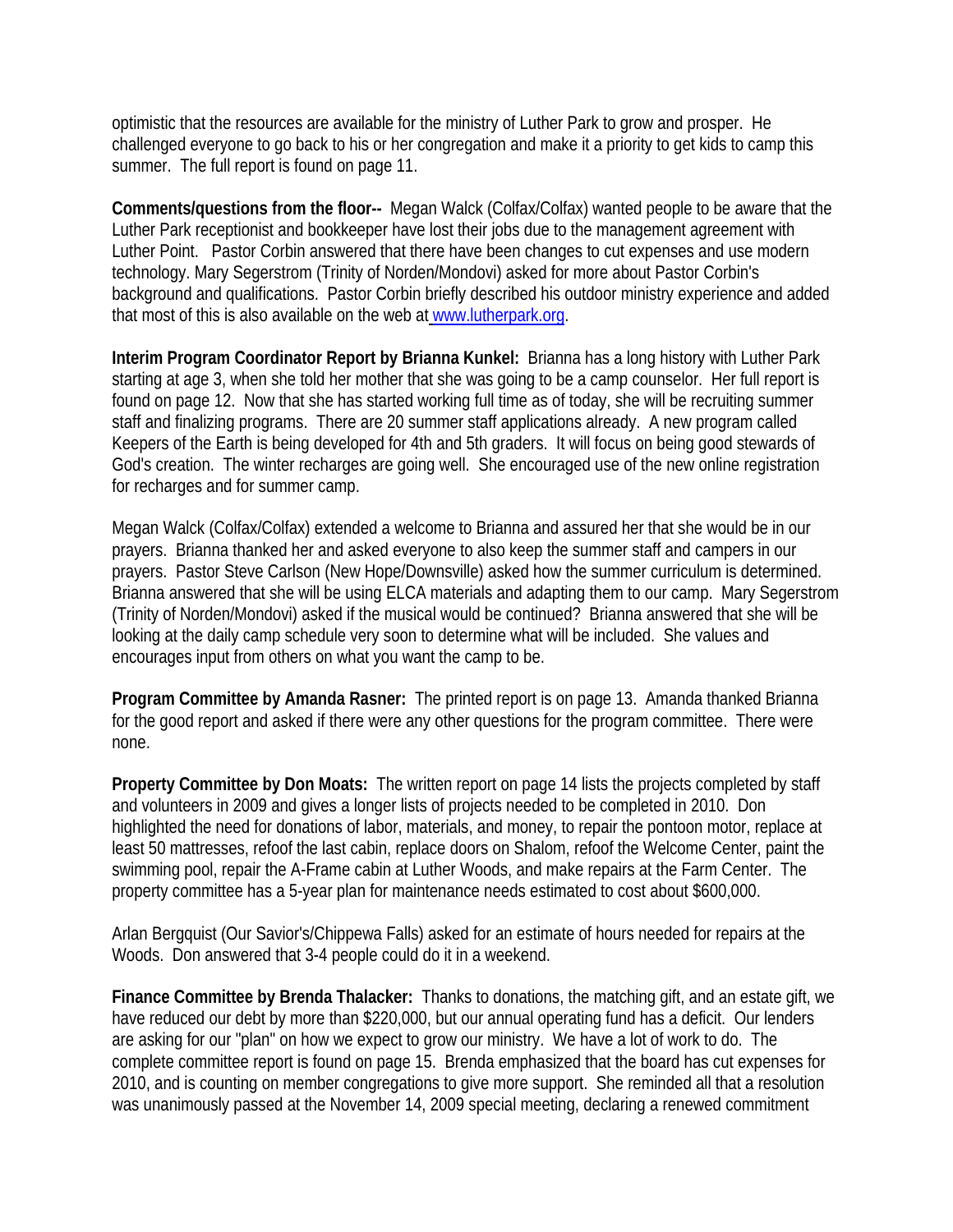from individuals and congregations to financially support Luther Park Bible Camp.

**Other Written Reports:** The president asked for questions or comments on the other reports listed on the agenda. Pastor Corbin addressed the history of the Endowment Fund on page F12. Money has been borrowed from the Endowment Fund over the years. We are paying \$6000 a year in interest to ourselves. Pastor Leslie Walck (Colfax/Colfax) asked if there is a plan to correct this. Pastor Corbin answered that we need money in the annual operating fund to pay back the Endowment Fund. Arvin Solsaa (Our Savior's/Menomonie) reminded us that at the 2009 annual meeting we voted to put 90% of interest from the Endowment Fund into camperships. Stan Buchannan (Bethany/RiceLake) said the report data shows the debt we owe to others has been reduced from \$625,000 to \$395,000. Rodney Dahl (Hope/Sand Creek) commented that this year's financial report seems more up to date and complete than in past years. (Note-2009 financial statements have not yet been audited or reviewed.)

Motion made by Robert Forsyth (Christ/Arcadia) second by Stan Buchannan (Bethany/RiceLake) to receive all reports as presented. **Motion passed.**

**Open Questions:** Pastor Leslie Walck (Colfax/Colfax) asked how the outcome of the management agreement and the interim director would be decided. The president answered that the management agreement ends December 31, 2010 and no decision has been made yet on what the next step is. The decision will be part of the strategic long-range plan and the constituency will be involved in that planning. Megan Walck (Colfax/Colfax) asked why Sherm was fired and the president answered that it was performance related. Arlan Bergquist (Our Savior's/Chippewa Falls) commented that the challenge is to get the word out to all members that the future of our camp is dependent on support from the congregations. Pastor Steve Carlson (New Hope/Downsville) suggested that all future major decisions be brought before the constituency just as they are in congregations. Lynn Harrison (Shepard of the Hills/Elk Mound) answered that the board is elected and given the responsibility to make decisions for the camp and it is the responsibility of the rest of the constituency to read reports and stay informed. Mike Wollman (Shepard of the Hill/Elk Mound) answered that Luther Park is not like a congregation, which assembles together weekly-even if it is only about 25 to 30% of the members that meet weekly. In contrast, Luther Park members meet together only once a year and we wish that 25% would attend the annual meeting. There are 134 congregations, and probably 65,000 individuals who own this place and there are approximately 130 individuals here today-not a very good percentage. Luther Park is not the same as a congregation. Nick Hefty (Our Savior's/Chippewa Falls) commented that personnel matters are difficult to deal with at a church, a camp, or anywhere. Everyone wants to know the details, but they cannot be shared. These are decisions that have to be handled within the board or church council. If you are interested in dealing with these situations, volunteer to serve. Bill Smith (Eleva/Eleva) stated that he has always supported Sherm and Mary, but now it is time for Luther Park to quit looking back and to move forward in a positive way. The president ended the open question portion of the meeting by saying that diversity and differing opinions strengthen any organization as long as the discussion is respectful as it has been today.

## **Unfinished Business:** none

## **New Business:**

**Living Water Lutheran Church, Cameron, WI** has requested membership in the Luther Park association. Motion by Arlan Bergquist (Our Savior's/Chippewa Falls) second by Lois Jenson (Our Saviour's/Rice Lake) to accept and welcome Living Water Lutheran Church of Cameron into the Luther Park association. Becca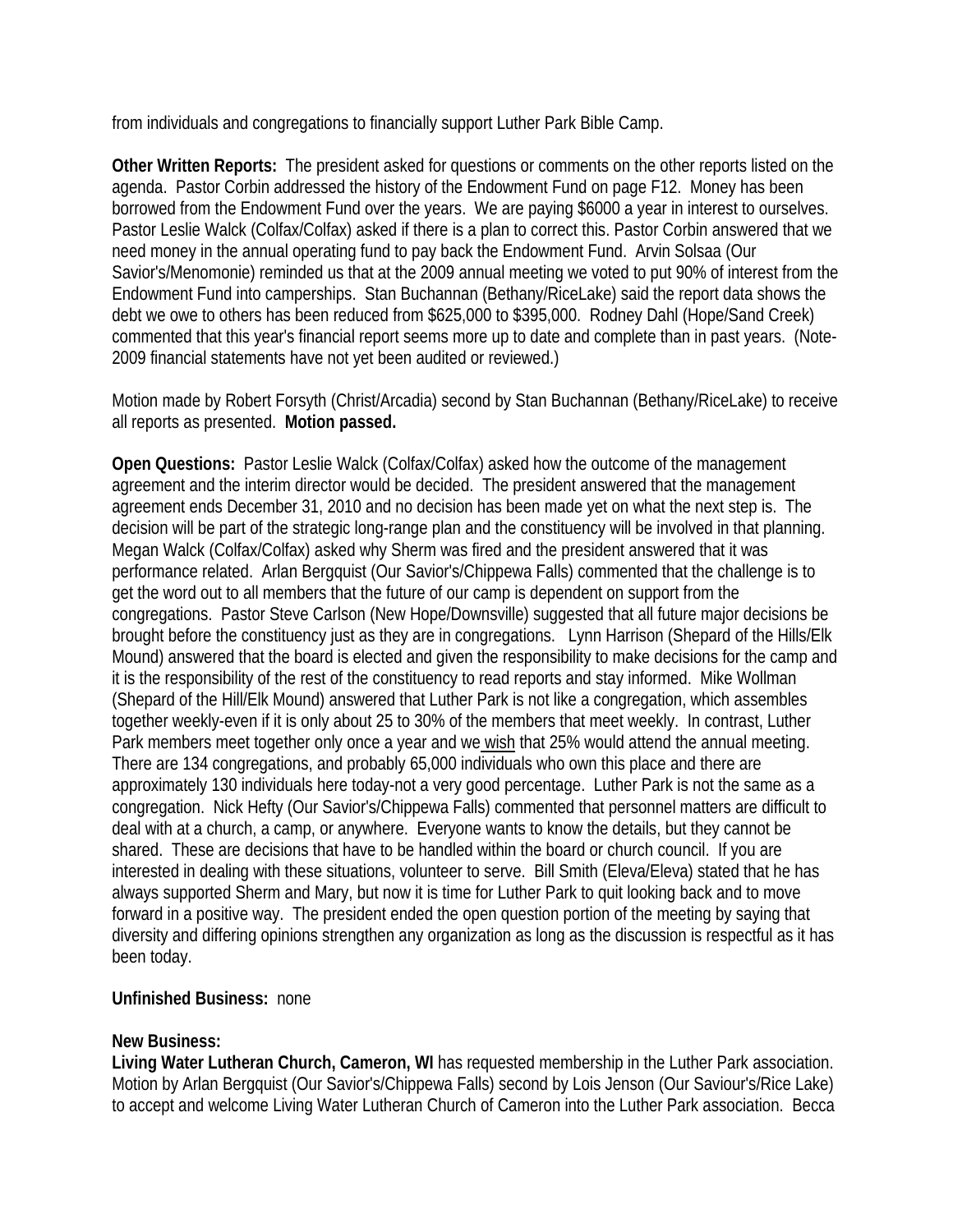Tumm (past LP employee) spoke in favor of Living Water's membership. **Motion passed** unanimously.

**Endowment Fund Election:** Steve Nelson (Modena/Mondovi) member of the Endowment Committee, announced that one new member is needed to replace Bob Ofsdahl who has completed his term limit. President Kolden asked for nominations or volunteers to serve on the Endowment Fund Committee. Arlan Bergquist (Our Savior's/Chippewa Falls) volunteered. Motion by Lynn Harrison (Shepard of the Hills/Elk Mound) second by Nick Hefty (Our Savior's/Chippewa Falls) to cast a unanimous ballot. **Motion passed.** 

**Election of Board Members:** Eileen Christopherson, (Barum/Elk Mound) chair of the nominating committee distributed the ballots. The president introduced each candidate and gave each a chance to speak. There were no nominations from the floor. Nick Hefty (Our Savior's/Chippewa Falls) made the motion to close nominations. It was seconded by Jan Andresen (First/EauClaire). Motion passed.

Motion made by Pastor D.J. Rasner (English of Bateman/Chippewa Falls) second by Peg Kolden (Our Saviour's Lutheran, Menomonie) to cast a unanimous ballot for the unopposed positions in Clusters I and IV. **Motion passed**. New board member for Cluster I is Dale Kringle (Our Savior's/Rice Lake) He was previously appointed to fill a vacancy on the board and has now been elected to his first term, serving until January 2013. There are two new board members for Cluster IV. Pastor Ben Ahles-Iverson was elected to his first term, serving until January 2012. This is a 2-year term that completes a vacancy created by a resent resignation. The second new board member for Cluster IV is Tom Wagener (Immanuel/Strum). This will be his first 3-year term ending in January 2013.

Ballots were collected for Cluster II and Cluster III.

**Nominating Committee for 2011:** The board member whose term expires in 2011, from each cluster, will be on the nominating committee along with a nonborard person from the cluster. The president asked for volunteers from each cluster and there was only one. The board will appoint the others. **Members of the 2011 nominating committee are:** 

 Cluster I-- Pastor Leila Haight (Long Lake/Sarona) and board appointee Cluster II-- Amanda Rasner (English of Bateman/Chippewa Falls) and board

appointee

 Cluster III-Pastor Jim Page (Trinity/EauClaire) and board appointee Cluster IV-- Don Moats (St.John/Alma) and JoDeen Forsyth (Christ/Arcadia)

**Proposed Budget:** Board treasurer, Brenda Thalacker presented the proposed budget for 2010 as printed on the inside back cover of the annual report. The 2010 proposed budget is \$140,472 less than the 2009 budget and \$18,932 less than the 2009 actual expenses. After several questions for clarification, Patricia Harrison (Shepard of the Hill/Elk Mound) made a motion, seconded by Josh Jorstad (Bethesda/Bayfield) to approve the budget as presented. **Motion passed.** 

**Results of the Ballot Vote:** There were 103 ballots.

Cluster II-

 Chris Olson (Colfax/Colfax) 17 Chris Kamrath (Central/Chippewa Falls) 54 Kris Jenson (Shepherd of the Hill/Elk Mound) 32 Cluster III- Brenda Thalacker (First/EauClaire) 70